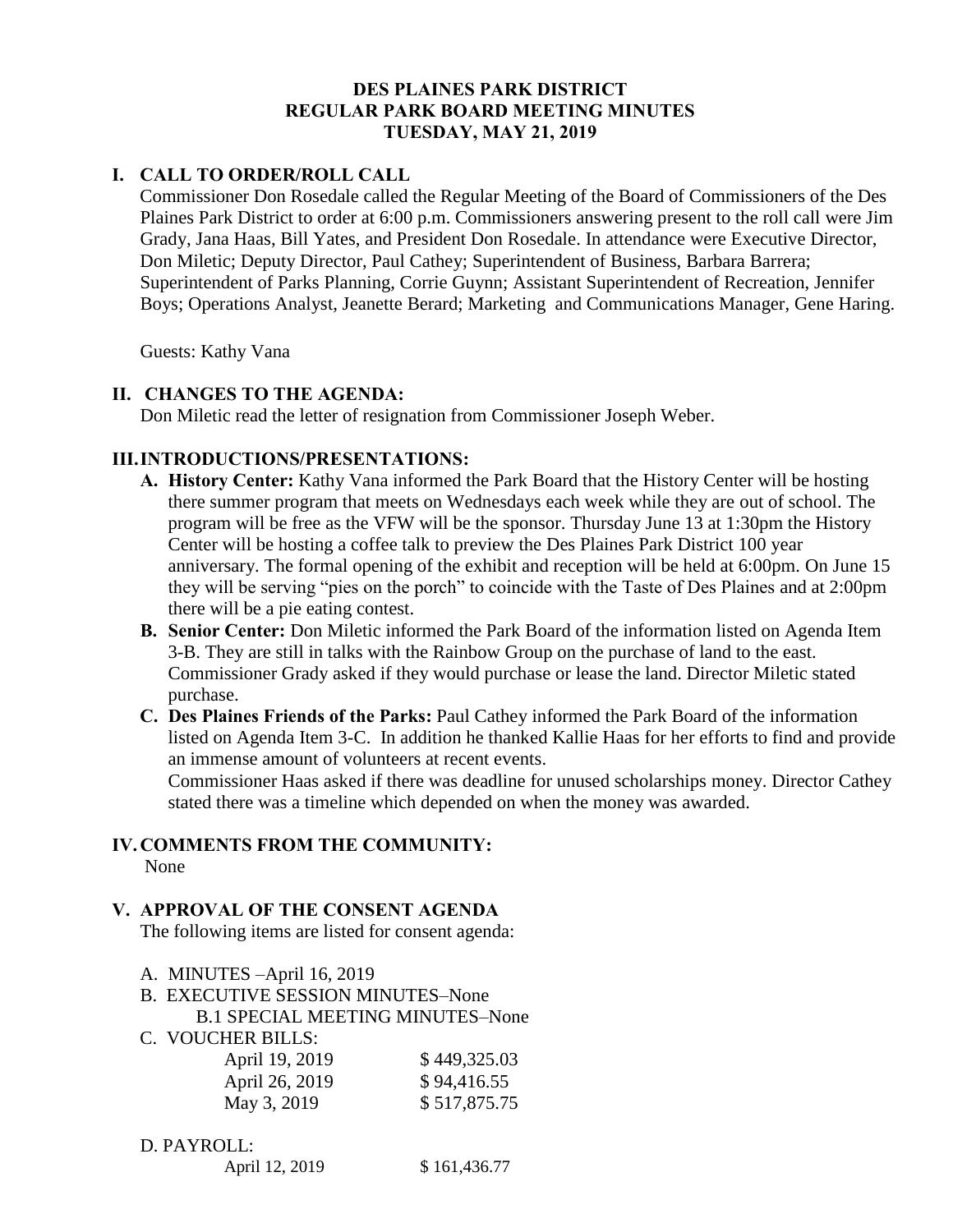| April 26, 2019 | \$156,610.40 |
|----------------|--------------|
| May 10, 2019   | \$161,572.89 |

Commissioner Yates moved to approve the Consent Agenda with the adjustment to the main agenda to read \$517,875.75 not \$518,875.75. Seconded by Commissioner Haas.

 Roll call: Commissioner Haas, Aye; Grady, Aye; Yates, Aye; President Rosedale, Aye. Motion carried 4-0.

# **VI. M-NASR REPORT:**

Executive Director Miletic indicated the celebration for Sue Bear will be June 20<sup>th</sup> from 4:30pm-7:30pm. In addition the Lincolnwood Park District will be filling a vacancy, Laura McCarty is going to Deerfield Park District and was the Board President of MNASR. The MNASR Board will be working on a transition plan for her vacancy.

# **VII. MONTHLY REPORTS**

# **A. EXECUTIVE DIRECTOR:**

Executive Director Don Miletic reviewed items contained in his written report, in addition to:

- Explained the district's schedule of events sheet for May–August
- Updated Strategic Plan and had the Park Board review.
- Met with the grant administrator with IDNR and will find out more information by August for the Weller Creek Bridge.
- Working on Centennial Park Grand Opening Plan with the City of Des Plaines.
- Hosting the Potawatomie Park Open Forum at West Park on May 30 at 6:30pm.

# **B. DEPUTY DIRECTOR:**

Deputy Director Paul Cathey reviewed items contained in his written report, in addition to:

- For the Indoor Pool will be going with Sound Inc. for the audio systems.
- For the Indoor Pool we will be going with Principle for alarm and card systems.
- Continuing to plan for personnel and interviews within open Superintendent positions.
- Completed the Lake Opeka shoreline repairs.
- Completed Bluett Park drainage.

Discussion: Commissioner Grady asked if we planted more trees, Director Cathey stated yes. Commissioner Haas asked who is trained on the new Lake Park safety boat, Director Cathey started all staff and supervisors at Lake Park. President Rosedale asked about the building process of the Indoor Pool, Director Cathey stated everything was being completed to standard code. Director Miletic included that at the IAPD Legislative Conference they met with Senator Laura Murphy and talked about having an engineer that works with MWRD come out and look at the Lake Park shoreline. He also included that the Paint and Sip programs at Lake Park was in the neighborhood section of the Daily Herald and has been a great success with partnering of the Des Plaines Arts Council.

# **B.1 PARKS & PLANNING DEPARTMENT:**

Superintendent Corrie Guynn reviewed items contained in his written report, in addition to:

- Pressure tested Mystic Waters pool pipes with two leaks located and repaired. Filling today with the hope of circulation on Thursday.
- Upgraded drainage in the sand play area at Mystic.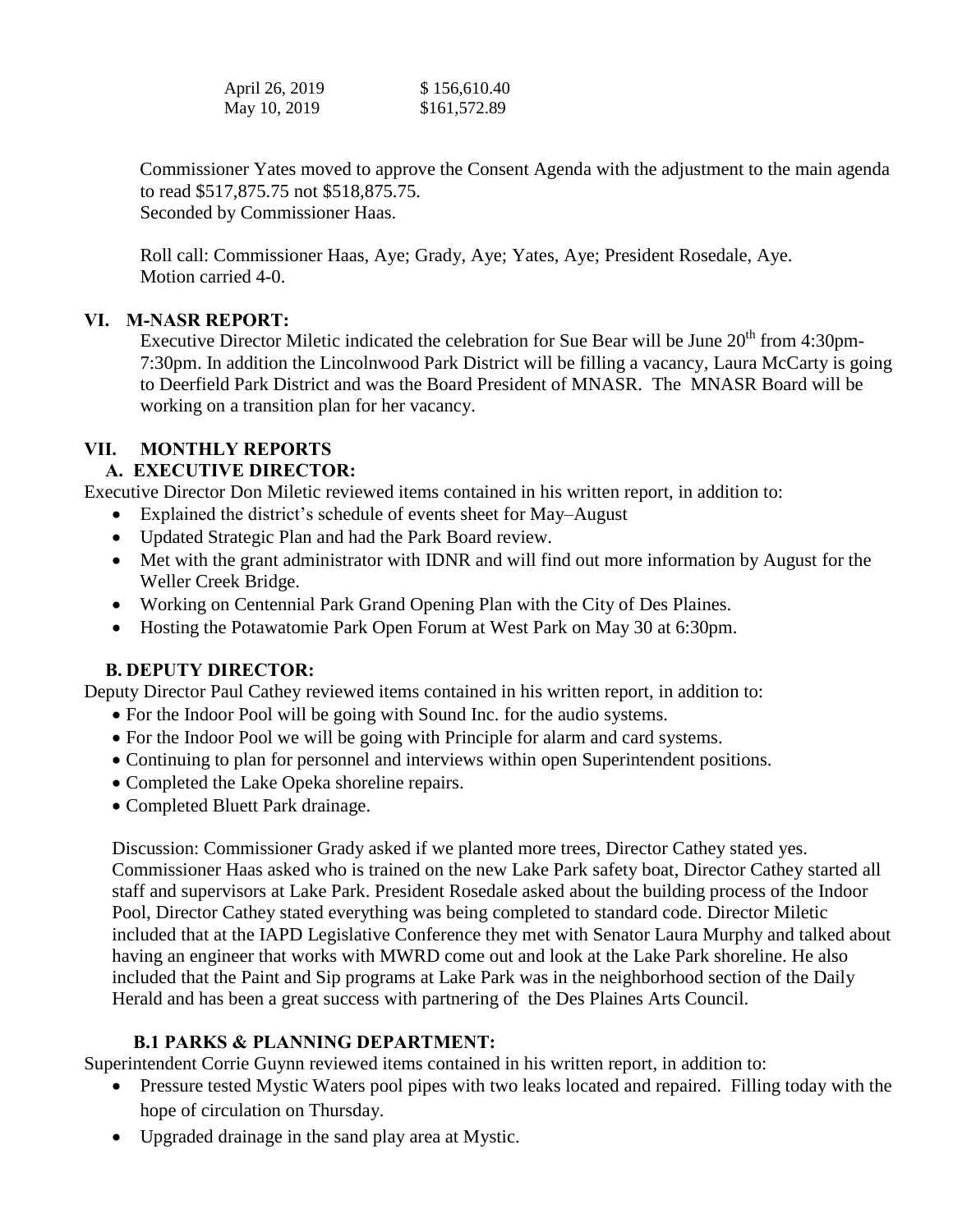- Our staff has installed the matting, the layout was completed, and equipment installation has begun. The contractor has been working on the grading and installation of the basketball hoop and zip line as well as grading. The drainage connection to the street will be started tomorrow. I have been overseeing progress at Centennial Park and attending weekly construction meetings.
- The Rivers Casino grant work has begun; greenhouse panels were replaced, staff helped with equipment deliveries, and planting around greenhouse is scheduled for late summer.
- The shoreline concrete work has been completed at Lake Park. Staff has completed backfilling and will work to get grass there. An approximately 100 foot long section of shoreline had eroded into the lake over the winter. In its place, a concrete "boardwalk" has been poured. This is a much needed improvement and will almost certainly be the new popular spot for fisherman and people wanting to sit and enjoy the lake.
- ALC and Jaycee fencing was completed. ALC has fence around the entire playground and Jaycee has fence as a border along the playground and street
- Rand Park backstop-west replaced and east repairs this week in between games.
- Wellness-multi district challenge in September still happening/Miletic open in August.
- Thanked the Deputy Director Paul Cathey for his guidance as a mentor within the parks department, he thanked Director Don Miletic for the opportunities provided to accomplish his goals and he thanked the Park Board for their support.

Discussion: Director Cathey wished Superintendent Guynn much success as he moves into his new role as the Superintendent of Parks & Planning with the Skokie Park District. Director Cathey thanked him for his work ethic, drive and going above and beyond each day, for the parks department for the last four years. Director Miletic also thanked Corrie for his hard work over the years and wished him well in his new position.

# **B.2 RECREATION DEPARTMENT:**

Assistant Superintendent of Recreation Jennifer Boys reviewed items contained in her written report, in addition to:

- Thanked Superintendent Guynn for all his hard work and help over the years supporting the Recreation Department.
- Recreation Department has started their seasonal staff trainings for summer 2019.
- Matt is continuing to work on hiring lifeguards and pool staff, set to open Chippewa Pool Memorial Day Weekend.
- Carolanne has continued training and learning her new position as she preps for summer programming.
- Spring Fun Fair was a great success, Josh worked with the Des Plaines Community Foundation for them to sponsor the free bike helmet giveaway.
- Showcased the AiM Dance Company 6 foot trophy they won at their last competition. They are heading to nationals in New Lenox.

Discussion: None

# **C.BUSINESS DEPARTMENT**

Superintendent Barbara Barrera reviewed items contained in her written report, in addition to:

• New IT Manager Kenneth Bates is scheduled to begin work on June 1.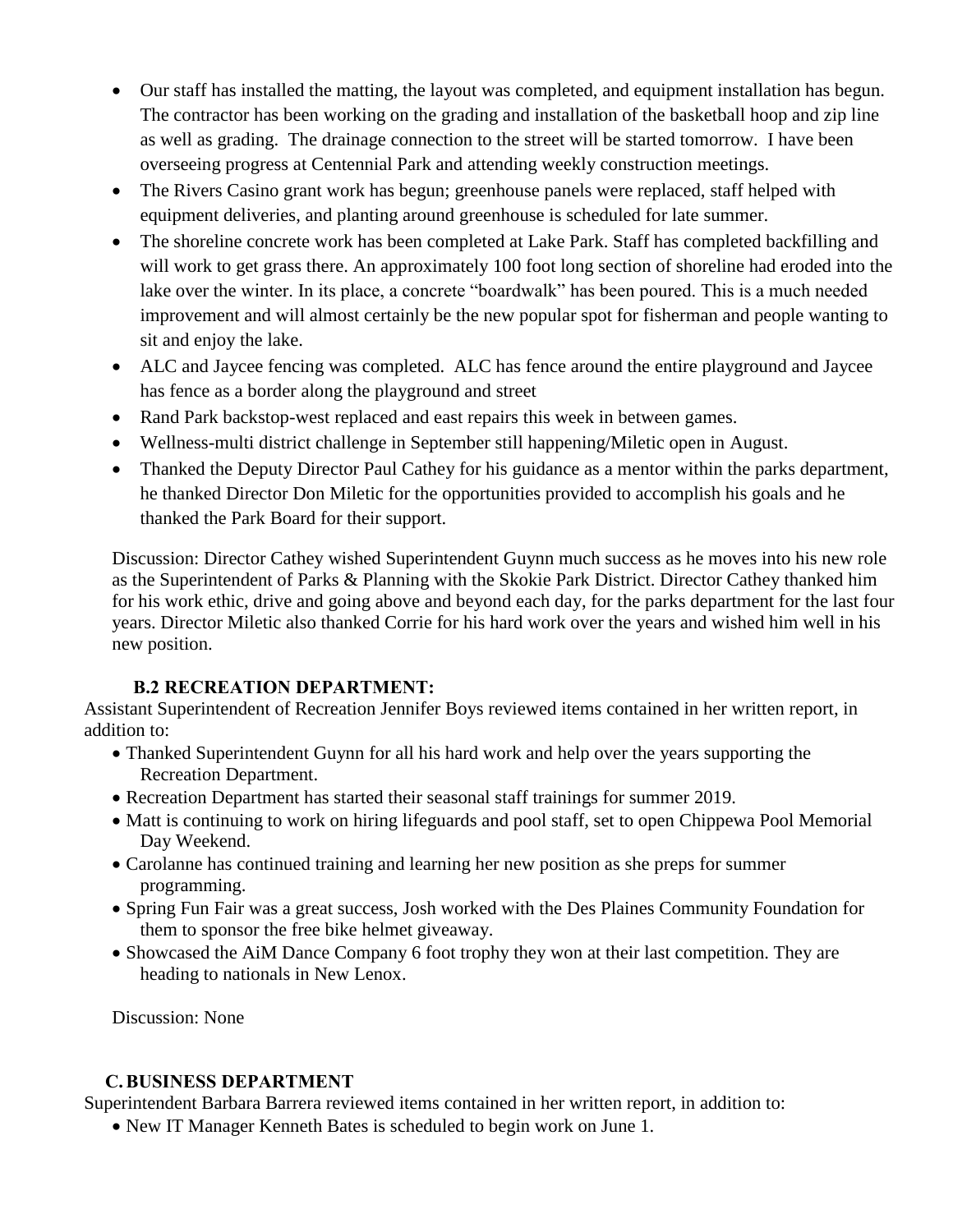- Continuing to work on finalizing the FY 2019/2020 budget to present at the June Board Meeting, the tentative budget is posted at the Leisure Center front desk.
- Nicki is continuing to work on the hiring process with interviews and recruiting.

 Gosia and Mary Ann are continuing to work on a post rental survey to provide feedback from renters. Discussion: Commissioner Haas asked if they looked at how others park districts complete rentals, Superintendent Barrera stated they went to a round table discussion with other a park districts and this is how they came up with the survey idea.

# **FINANCIAL REPORT**

Superintendent of Business Barbara Barrera presented the monthly financial report.

Commissioner Yates moved to accept the Financial Report for April 16 2019, subject to audit and placing a copy on file.

Seconded by Commissioner Haas.

Discussion: None.

 Roll call: Commissioner Haas, Aye; Grady, Aye; Yates, Aye; President Rosedale, Aye. Motion carried 4-0.

# **IIX. UNFINISHED BUSINESS: PLCC Indoor Pool**

**A.** Executive Director Miletic reviewed Change Order Spreadsheet.

Superintendent Barrera reviewed Indoor Pool Project Costs Spreadsheet and balance.

 Discussion: Commissioner Haas asked we would see an increase in prices for the building of the pool due to the tariffs. Commissioner Rosedale and Director Cathey stared that those costs are already built into the price. Director Miletic stated there will always be unforeseen or unexpected additional costs, but the bulk of the pool costs are budgeted and accounted for with the contracts.

# **B. Annual Re-organization of the Park District Board.**

# **1. OATH OF OFFICE TO NEWLY RE-ELECTED COMMISSIONER:**

- I Jana Haas, do solemnly swear or affirm that I will support the Constitution of the United States, and the Constitution of the State of Illinois, and that I will faithfully discharge the duties of the offices of the Des Plaines Park District commissioner according to the best of my ability.
- I James Grady, do solemnly swear or affirm that I will support the Constitution of the United States, and the Constitution of the State of Illinois, and that I will faithfully discharge the duties of the offices of the Des Plaines Park District commissioner according to the best of my ability.

# **2. Nominations for President:**

- Executive Director Miletic asked: Are there any nominations for Board President? Commissioner Yates nominated Commissioner Jana Hass for President for Fiscal Year 2019/2020.
- Executive Director Miletic asked: Are there any other nominations for Board President? Hearing None, I am asking for nominations for President to be closed**.**

Motion By: Commissioner Grady Seconded: Commissioner Yates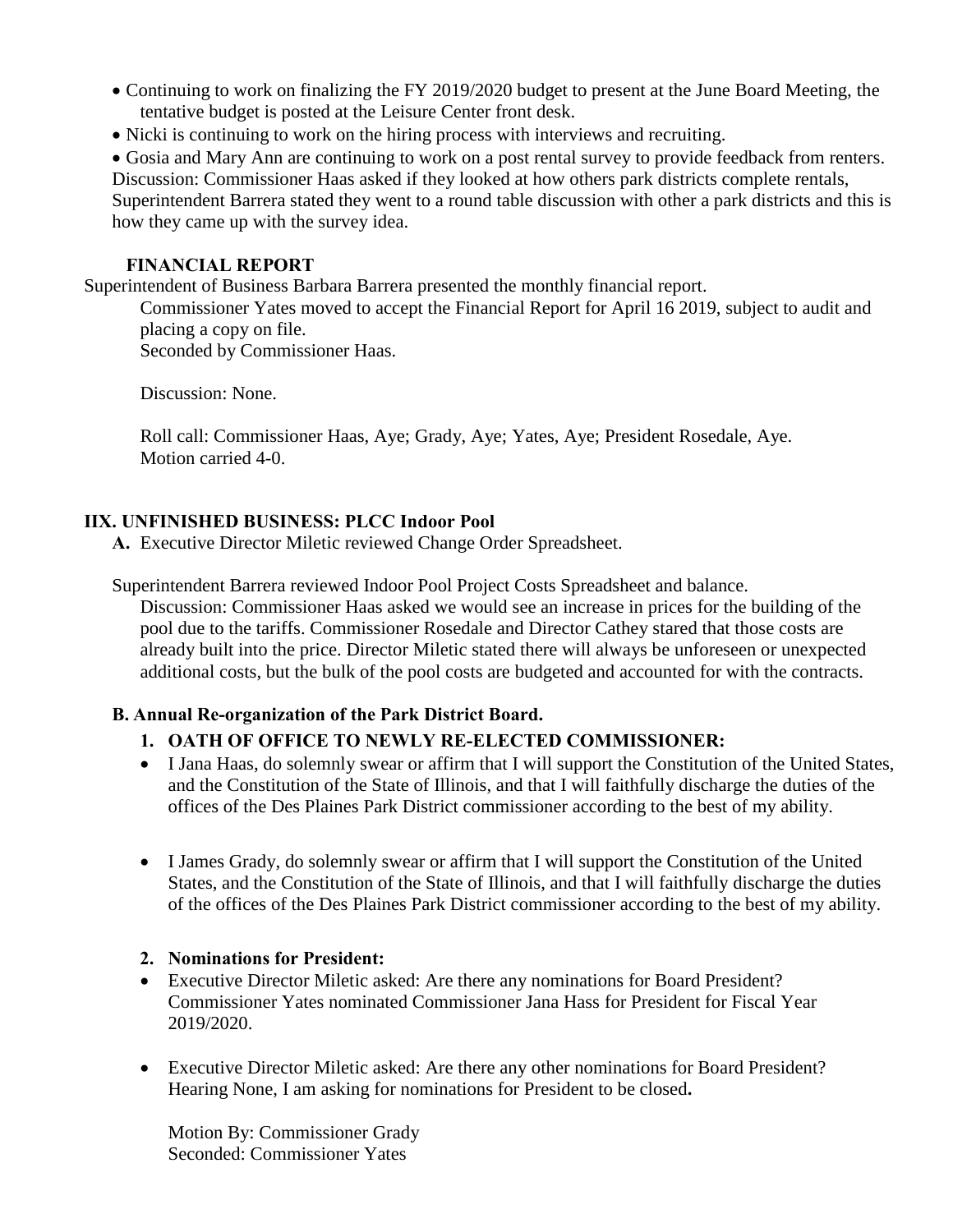All in Favor, Opposed Ayes: 4 Nays:0

 Executive Director Miletic stated: I request a motion and second to elect Commissioner Jana Haas as Board President of the Des Plaines Park District Board of Commissioners for Fiscal Year 2019/2020.

### **Commissioner Yates moved to elect Commissioner Jana Haas as President of the Park Board of Commissioners for the period May 21, 2019 thru Unfinished Business on May 19, 2020**.

Commissioner Grady seconded the motion.

Discussion: None All in Favor, Opposed Ayes: 4 Nays:0

#### **3. Nominations for Vice-President:**

- President Haas asked: Are there any nominations for Board Vice President? Commissioner Rosedale nominated Commissioner William Yates for Vice President for Fiscal Year 2019/2020.
- President Haas asked: Are there any other nominations for Vice President? Hearing None, I am asking for nominations for Vice President to be closed.

Motion By: Commissioner Rosedale Seconded: Commissioner Grady All in Favor, Opposed Ayes:4 Nays:0

 President Haas stated: I request a motion and second to elect Commissioner William Yates as Vice-President of the Des Plaines Park District Board of Commissioners for Fiscal Year 2019/2020.

### **Commissioner Rosedale moved to elect Commissioner William Yates as Vice President of the Park Board of Commissioners for the period May 21, 2019 thru Unfinished Business on May 19, 2020.**

Commissioner Grady seconded the motion.

Discussion: None All in Favor, Opposed Ayes:4 Nays: 0

#### **4. Nominations for Treasurer:**

- President Haas asked: Are there any nominations for Board Treasurer? Commissioner Yates nominated Commissioner James Grady for Treasurer for Fiscal Year 2019/2020.
- President Haas asked: Are there any other nominations for Board Treasurer? Hearing None, I am asking for nominations for Treasurer be closed.

Motion By: Commissioner Rosedale Seconded: Superintendent Barrera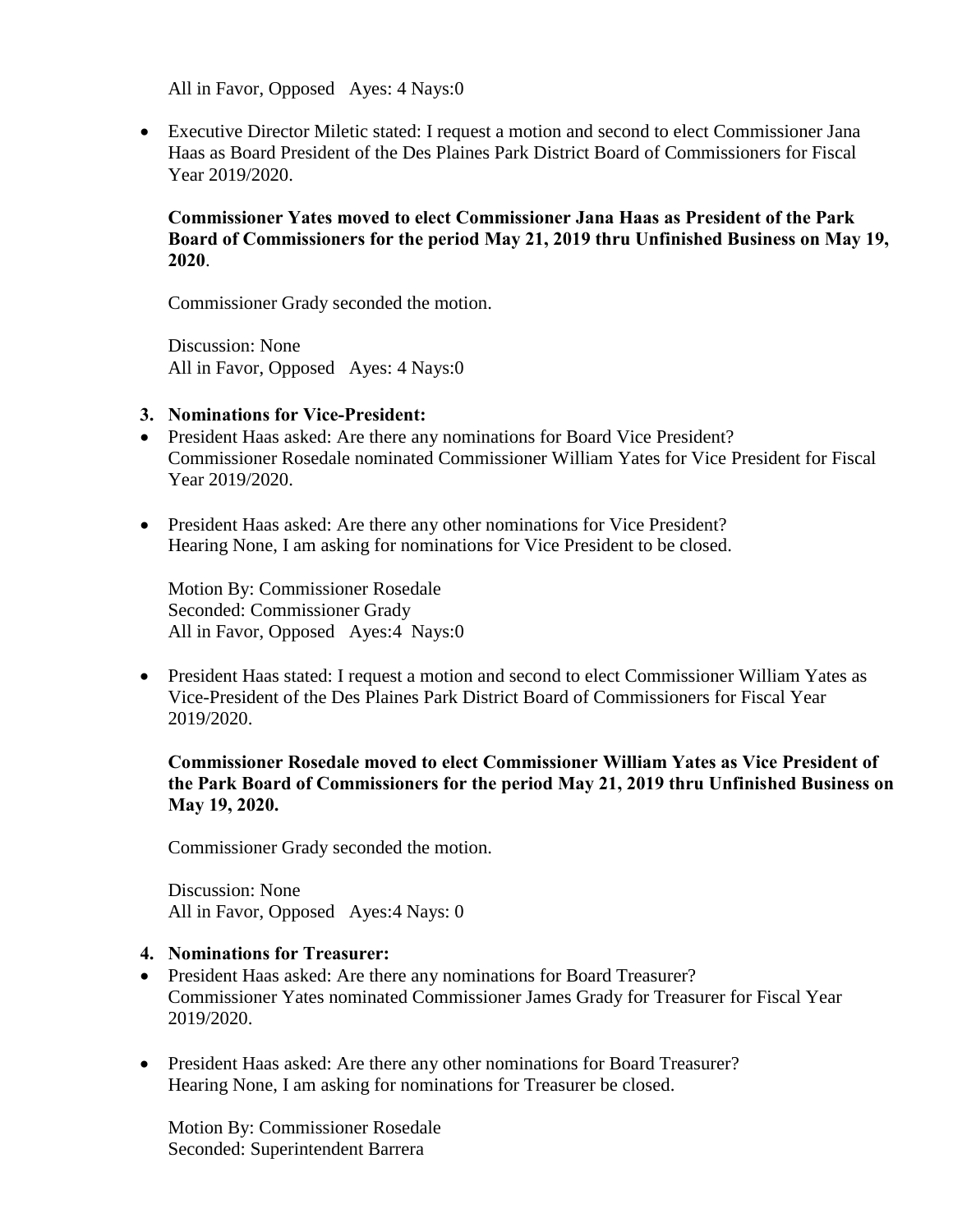All in Favor, Opposed Ayes:4 Nays:0

• President Haas stated I request a motion and second to elect Commissioner James Grady as Board Treasurer of the Des Plaines Park District Board of Commissioners for Fiscal Year 2019/2020.

### **Commissioner Rosedale moved to elect Commissioner James Grady as Treasurer of the Board of Commissioners for the period May 21, 2019 thru Unfinished Business on May 19, 2020.**

President Hass seconded the motion.

Discussion: None All in Favor, Opposed Ayes: 4 Nays:0

#### **5. Board Appointments:**

| • President Haas made the following appointments for the following committees: |                                     |  |
|--------------------------------------------------------------------------------|-------------------------------------|--|
| <b>Executive Director:</b>                                                     | Don Miletic                         |  |
| <b>Attorney Park District Legal:</b>                                           | Andrew Paine; Tressler LLC          |  |
| <b>Attorney Real Estate:</b>                                                   | Pluymert, MacDonald, Hargrove & Lee |  |
| <b>History Center Representative:</b>                                          | Donald Miletic                      |  |
| Senior Center Representative:                                                  | Donald Miletic                      |  |
| <b>Board Secretary:</b>                                                        | Donald Miletic                      |  |
| <b>M-NASR Representative:</b>                                                  | Donald Miletic                      |  |
| Des Plaines Friends of the Park Rep:                                           | Paul Cathey & Jeanette Berard       |  |
|                                                                                |                                     |  |

All in Favor, Opposed Ayes:4 Nays:0

Discussion: President Haas thanked Commissioner Rosedale was thanked for his service as President during the Fiscal Year 2018/2019.

#### **IX. NEW BUSINESS:**

### **Action Item 9-A: Approval of Strategic Plan 2019-2024 & 2018 Addendum**

Director Miletic presented the board with the Strategic Plan 2019-2024 & 2018 Addendum and asked for approval. He stated this is an on-going process and is utilized as a road map. In addition to the Strategic Plan we will be looking to update the Master Plan and complete another community needs assessment.

Commissioner Rosedale made the motion **"The Park Board of Commissioners approves the Strategic Plan 2019 – 2024 as presented with the correct to the misspelling on page 22 section 6.05and have reviewed the addendum of accomplishments from the prior strategic plan."**

Seconded by Commissioner Yates.

Discussion: Commissioner Grady asked if the pool would be an enterprise fund, Director Miletic said no. Commissioner Grady asked for a total amount of grant funding provided to the Des Plaines Park District, Director Miletic said we will work on finding the total amount.

 Roll call: Commissioner Grady, Aye; Yates, Aye; Rosedale, Aye; President Haas, Aye. Motion carried 4-0.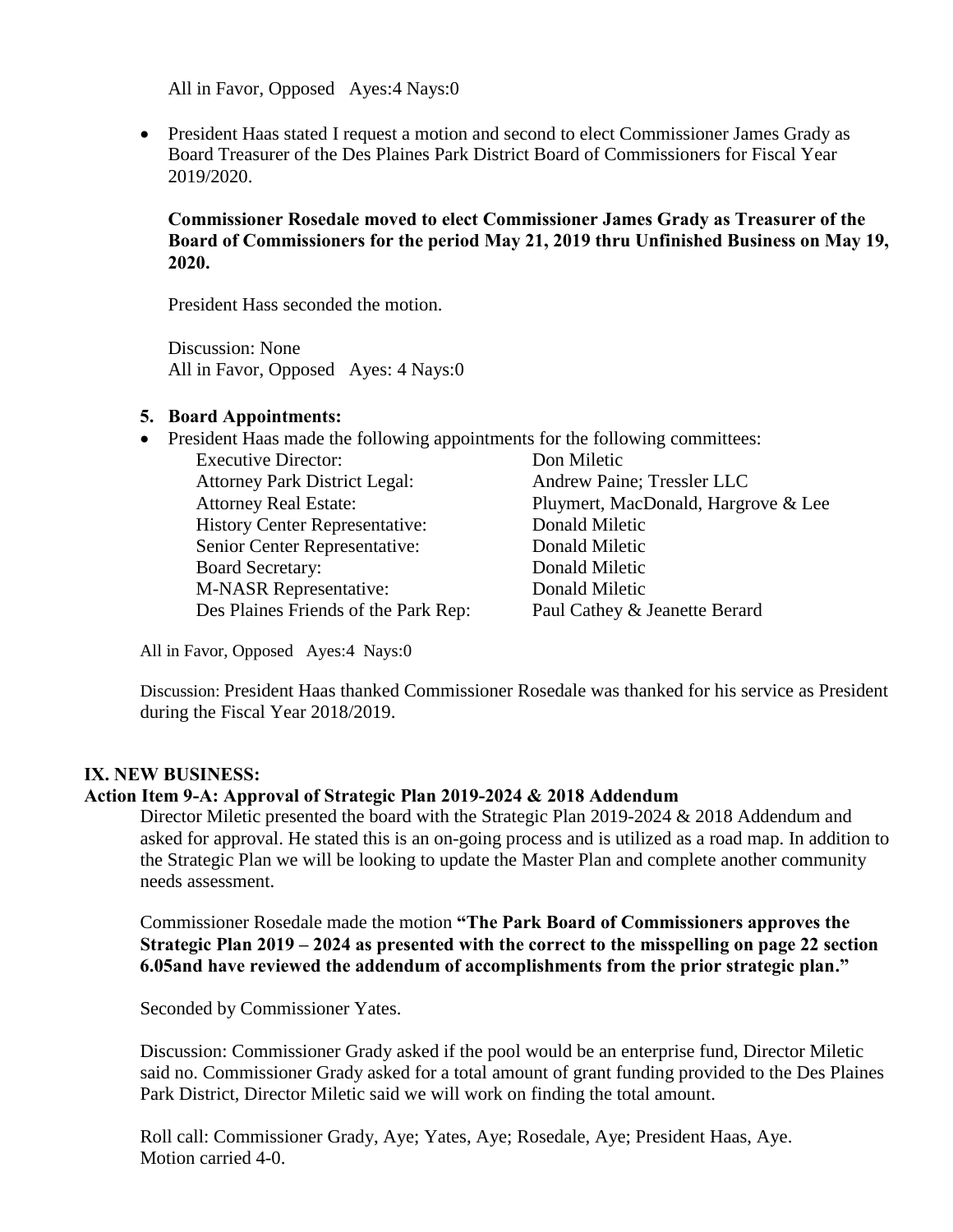### **Agenda Item 9-B: Approval of Intergovernmental Agreement with the Board of Education Community Consolidated School District 62 and the Des Plaines Park District; regarding the use of certain school district and park district facilities.**

 Executive Director Miletic presented the Intergovernmental Agreement, highlighting the addition of Exhibit C to include the use of soccer goals.

Commissioner Grady made the motion **"I move that the Des Plaines Park District Board of Commissioners approve the Intergovernmental Agreement between the Board of Education of Community Consolidated School District 62, Cook County, Illinois and the Des Plaines Park District regarding the use of certain School District and Park District Facilities for the period April 1, 2019 thru March 31, 2022"** 

Seconded by Commissioner Yates.

 Discussion: President Haas asked if we could extend the agreement 5 years, Director Miletic stated that 3 years is the agreed length of the contract.

 Roll call: Commissioner Grady, Aye; Yates, Aye; Rosedale, Aye; President Haas, Aye. Motion carried 4-0.

### **Agenda Item 9-C: Approval of Sale of Surplus Property Ordinance #19-03**

Superintendent Guynn presented the Surplus Property Ordinance #19-03.

 Commissioner Grady made the motion **"I move that the Board of Commissioners adopt Sale of Surplus Property Ordinance #19-03 with the addition of 16' Carolina Skiff and Trailer for \$1000.00."**

Seconded by Commissioner Yates.

 Discussion: Director Cathey asked to have the 16' Carolina Skiff and Trailer be added to the surplus list for \$1000.00 Roll call: Commissioner Grady, Aye; Yates, Aye; Rosedale, Aye; President Haas, Aye. Motion carried 4-0.

#### **Agenda Item 9-D: Approval of Chippewa Tennis Courts Improvements Bid**

Superintendent Guynn presented the bids for the Chippewa Tennis Courts Improvements.

 Commissioner Rosedale made the motion **"I move the Park Board of Commissioners approve the low bid from Chicagoland Paving Contractors, Inc. for the Chippewa Tennis Court Improvement project in the amount of \$100,000."**

Seconded by Commissioner Yates.

 Discussion: President Haas asked if the pickleball equipment is included in the price, Superintendent Guynn answered yes. Commissioner Grady asked how we will tell people about the new courts, Director Cathey stated through printed material, social media, word of mouth with the current attendees who play at Prairie Lakes gym.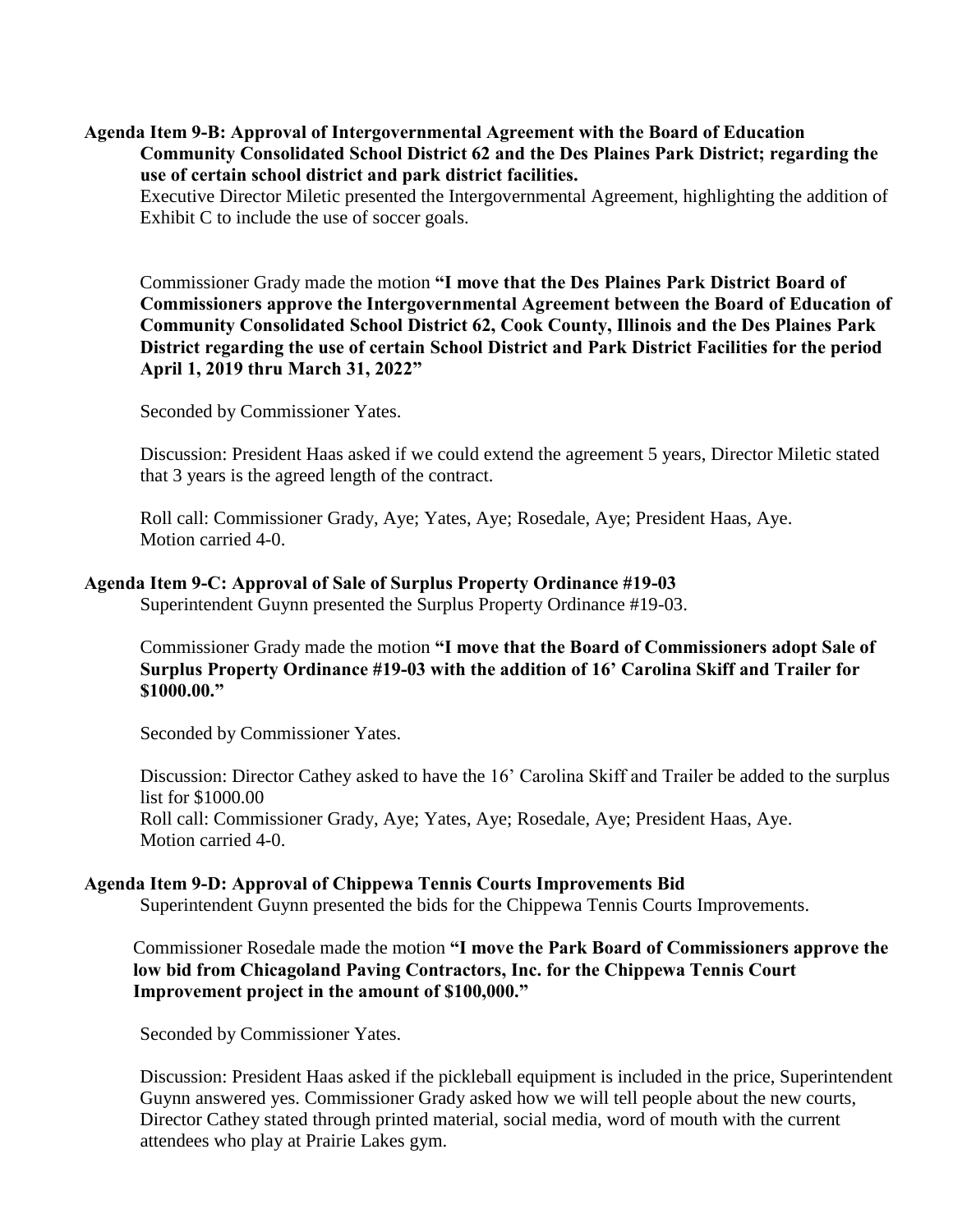Roll call: Commissioner Grady, Aye; Yates, Aye; Rosedale, Aye; President Haas, Aye. Motion carried 4-0.

### **Agenda Item 9-E: Approval of Cumberland Terrace Playground Equipment.**

 Superintendent Guynn presented the bids for the Cumberland Terrace Playground Equipment Improvements including pictures of the new equipment.

 Commissioner Rosedale made the motion **"I move the Park Board of Commissioners accept the purchase of the Cumberland Terrace Playground Equipment from Burke, located in Fon du Lac, WI in the amount of \$53,014.00".**

Seconded by Commissioner Grady.

 Discussion: President Haas asked about the layout, Superintendent Guynn stated the layout of the park would be the same we are just making improvements on the equipment.

 Roll call: Commissioner Grady, Aye; Yates, Aye; Rosedale, Aye; President Haas, Aye. Motion carried 4-0.

### **Agenda Item 9-F: Approval of Vehicle Purchase for Bus Replacement.**

Superintendent Guynn presented the bids for the vehicle bus replacement.

Commissioner Rosedale made the motion **"I move the Park Board of Commissioners accept the bid for a 2019 12+2 Passenger Bus with Rear Wheelchair Lift from Best Bus Sales in Des Plaines for the amount of \$67,755".** 

Seconded by Commissioner Yates.

Discussion: President Haas asked if the purchase of the bus had to be completed at this time or if it could wait, Superintendent Guynn stated that based on the 14 year age of the vehicle, the repairs needed and the distance the bus travels it is in the best interest to replace. President Haas asked if this could be rebid out, Superintendent Guynn stated this was the second time they rebid the replacement and numbers can back on target. He also stated the bus would be replaced in the next 3- 4 months.

 Roll call: Commissioner Grady, Aye; Yates, Aye; Rosedale, Aye; President Haas, Aye. Motion carried 4-0.

# **X. CORRESPONDENCE:**

# **XI. COMMISSIONER COMMENTS:**

**Commissioner Grady:** A lot of changes in the district, but the ship is still moving. We will miss Superintendent Guynn but wish him luck on his future endeavor. He appreciates seeing Assistant Superintendent of Recreation Jennifer Boys at the table. Everyone have a safe summer.

### **Commissioner Yates:** None